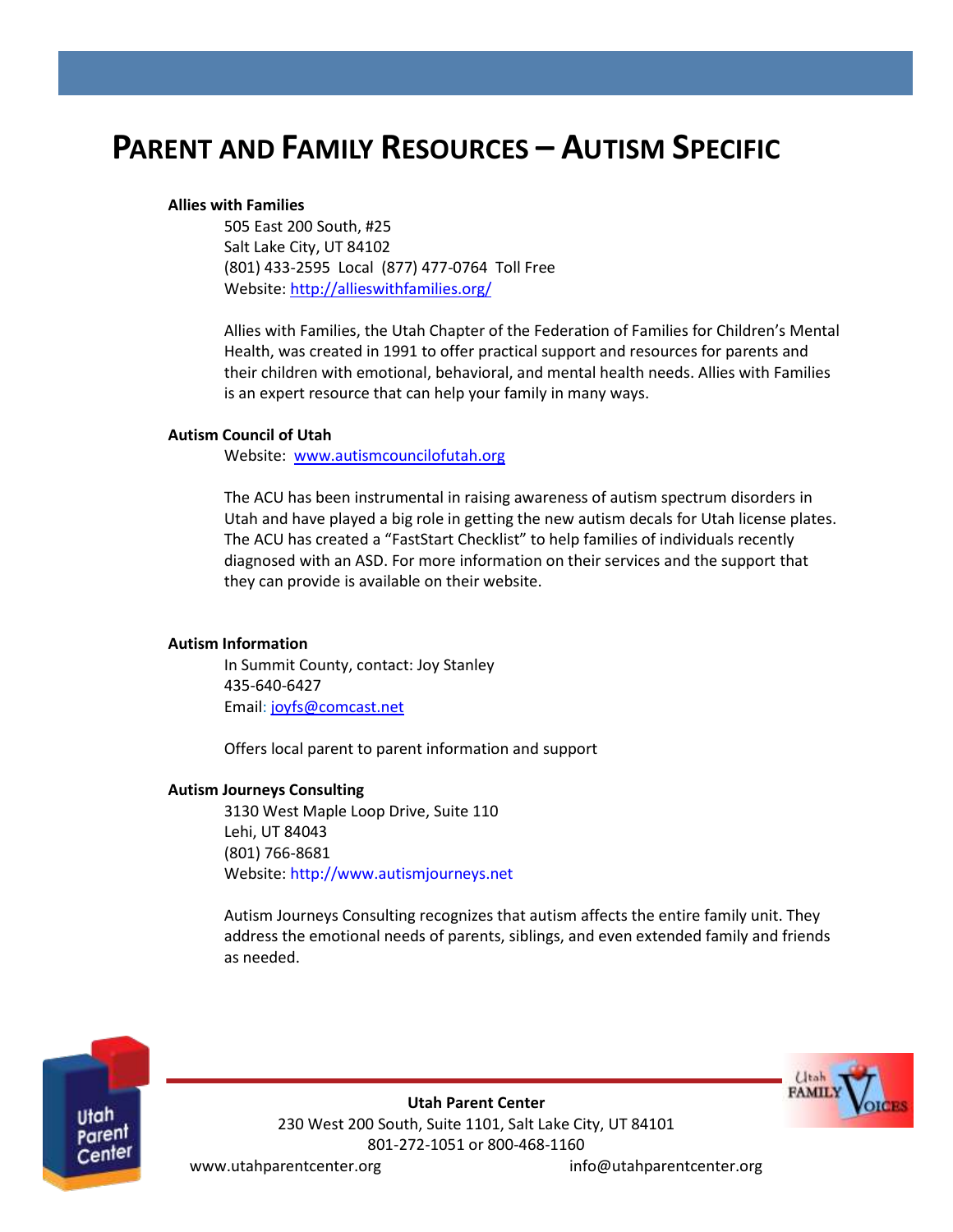#### **Autism Assessment and Treatment Center**

4505 Wasatch Boulevard, Suite 190 Salt Lake City, UT 84124 (801) 386-8069 Website[: www.autismutah.com](http://www.autismutah.com/)

The Autism Assessment and Treatment Center strives to enhance the quality of relationships and quality of life for children diagnosed with autism spectrum disorders and their families. Being a parent of a child with an autism spectrum disorder presents special challenges and unique stressors.

**Big MAKS Group** – (Mother's of Autism Kids) Salt Lake County Email: Cheryl Smith a[t cheryl@autismcouncilofutah.org](mailto:cheryl@autismcouncilofutah.org)

**Big MAKS Group** – (Mothers of Autistic Kids) Davis County Email: Laura Anderson at [laura@autismcouncilofutah.org](mailto:laura@autismcouncilofutah.org)

#### **Carmen B. Pingree Center for Children with Autism**

780 South Guardsman Way Salt Lake City, UT 84108 (801) 581-0194 Website[: www.carmenbpingree.com](http://www.carmenbpingree.com/) This center offers parent training classes and sibling support groups.

#### **CTA Community Supports**

4444 South 700 East, Suite 203 (801) 268-4887 Murray, UT 84107 Website[: www.ctautah.org](http://www.ctautah.org/)

CTA is dedicated to providing quality supports for people with autism and their families.

#### **Easy to Love Hard to Raise**

1695 East, 330 South, SLC, UT And 934 South Mian Street, Logan, Ut Website: <http://utaheasytolove.blogspot.com/>

To provide a place for parents and family members to meet monthly and share experience, strength, give hope and awareness, to other families who have similar experiences raising children with ASD, ADD/ADHD, SPD, Anxiety and other mental health, developmental or behavioral struggles. Through sharing in this experience of raising these 'hard to raise' kids, we grow stronger and more resilient.

#### **Families of Autism and Asperger's Standing Together (F.A.A.S.T)**

#### Blog: [http://faastutah.weebly.com](http://faastutah.weebly.com/)

Their goal is to help reach families of autism to provide a link to resources they needs as well as support to the family.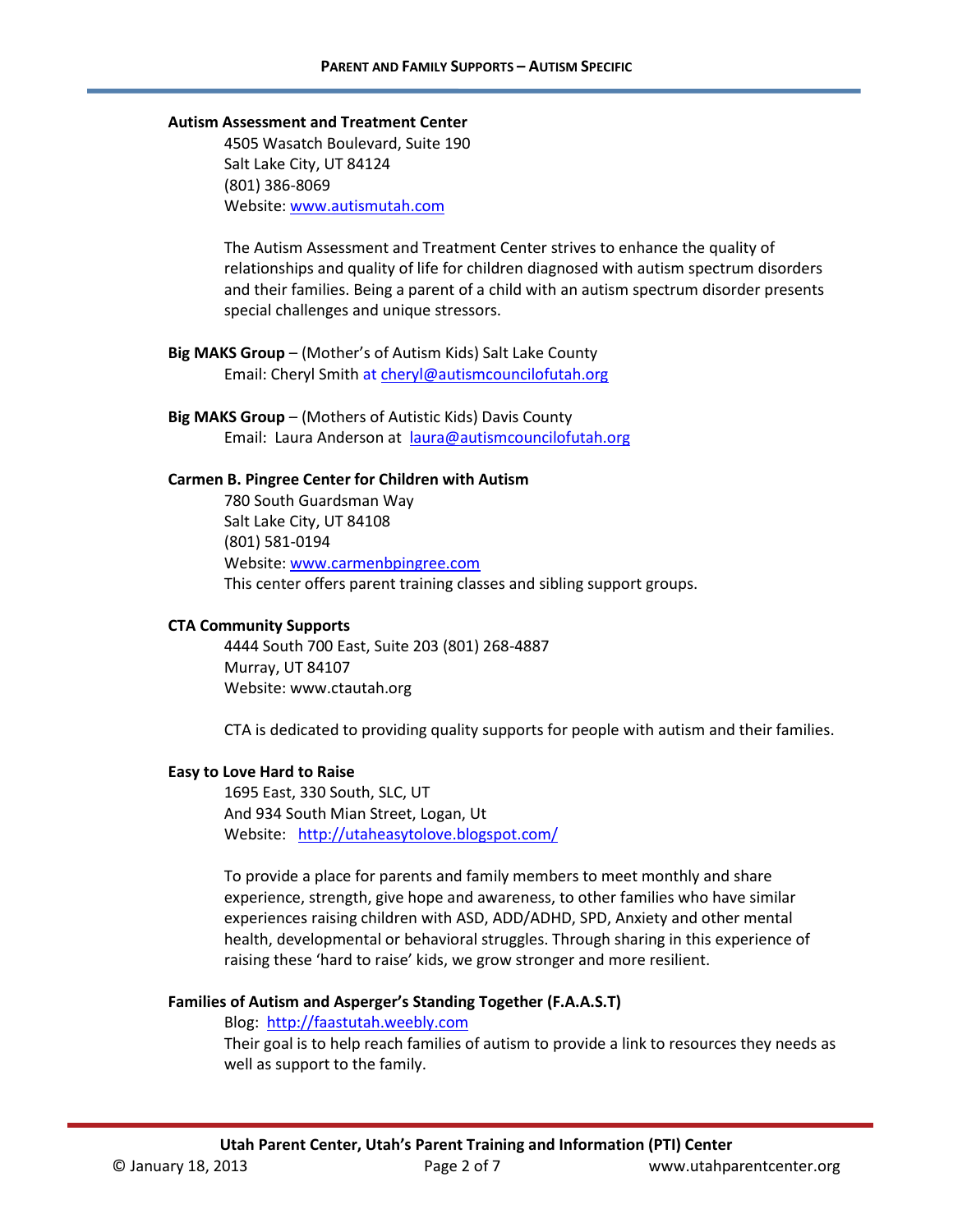# **Family Connection Center**

780 South State Street (801) 773-0712 Clearfield, UT 84015 Website[: www.familyconnection4u.org](http://www.familyconnection4u.org/)

The Family Connection Center is dedicated to protecting children, strengthening and sheltering families and individuals, fostering self-sufficiency, and facilitating a caring community.

#### **Family Support Center**

777 West Center Street Midvale, UT 84047 (801) 255-6881

2020 South Lake Street Salt Lake City, UT 84105 (801) 487-7778

Website[: www.familysupportcenter.org](http://www.familysupportcenter.org/)

The Family Support Center has a licensed and trained clinical staff that consists of social workers, psychologists, and marriage and family therapists to assist families and individuals in dealing with many of life's various stressors. They also offer some autism respite care.

# **The Family Support Center of Southwestern Utah**

102 North 200 East, Cedar City, Utah 84720 Phone: 435-586-0791 Fax: 435-586-3510 Email: [family@infowest.com](mailto:family@infowest.com) Website[: http://utahfamilysupport.org/cedarcity/index.html](http://utahfamilysupport.org/cedarcity/index.html)

The Family Support Center has a licensed and trained clinical staff that consists of social workers, psychologists, and marriage and family therapists to assist families and individuals in dealing with many of life's various stressors. They also offer some autism respite care.

# **Family to Family Network – A Project of the Utah Parent Center**

Website[: www.utahfamilytofamilynetwork.org](http://www.utahfamilytofamilynetwork.org/)

The Family to Family Network is dedicated to educating, strengthening and supporting families of persons with disabilities. The Network is a grassroots volunteer group composed of family members across Utah who have a relative with a disability. There are local Networks all across the state of Utah that regularly host meetings and activities.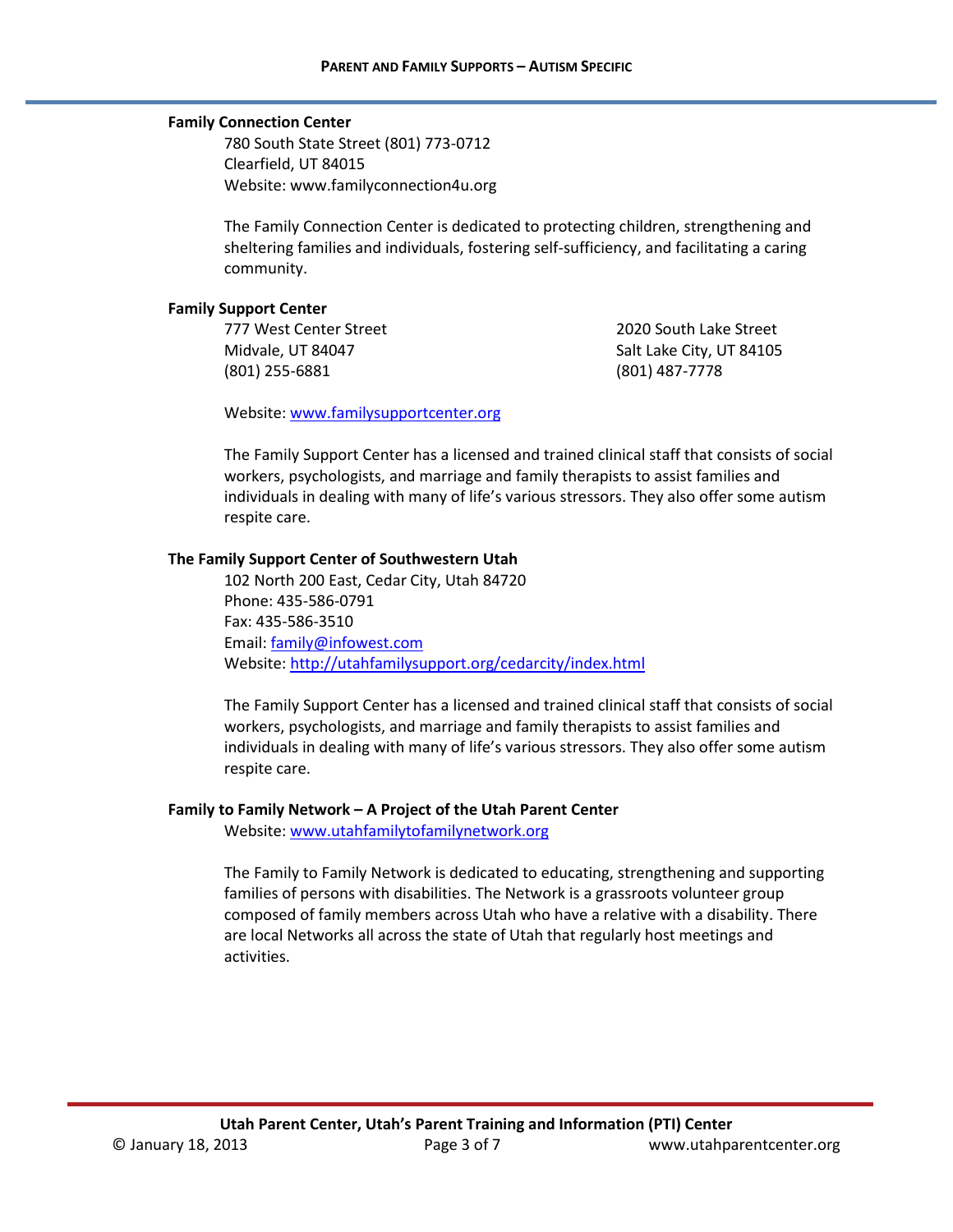# **Family Voices – Utah's Family to Family Health Information Center**

200 West, 200 South, Suite 1101 Salt Lake City, UT 84101 Number: 801-272-1068 Website: <http://utahfamilyvoices.org/>

If you live in Utah, and you have a child or a family member with a physical, mental, or developmental disability, then the Utah Family Voices website welcomes you. Utah Family Voices is all about supporting families of the children with special health care needs, and is run by parents of special needs children. If you're here because your child was just recently diagnosed with a chronic health issue, or if you've been living with disabilities for a long time, you'll find answers to many questions.

#### **Fridays Kids Respite Care**

Diane McNeill 801-494-9837 Location: Offers services in Orem, Salem and Lehi Email: [Info@FridaysKids.org](mailto:Info@FridaysKids.org) Website[: https://www.fridayskids.org/app/?page=contact](https://www.fridayskids.org/app/?page=contact)

We are a nonprofit organization providing respite care to families who have children with special needs. On Friday and Saturday evenings, caregivers bring their children to Friday's Kids while they enjoy some well-deserved time off. Our volunteers spend oneon-one time with the children while parents get an evening to finish the laundry, run errands, spend time with their spouse, or simply relax.

# **Jordan Education Center**

319 West 11000 South South Jordan, UT, 84095 801-565-7442 <http://www.jordandistrict.org/departments/jfec/>

The Jordan Family Education Center provides support services and classes for families and students in Jordan School District. These services are provided by the District's school psychologists and counselors. There are three quarters packed full of interesting classes and support groups covering a variety of topics like parenting skills, dealing with adolescence, attention deficit, anger, grief, single parenting, blended families, Social skills and Disability issues and many more

# **Moms Night Out**

4226 Sam's Blvd (small white building behind Kearns Jr High) 7:00-9:00 pm, third Thursday of Each month Email: [sasgale@yahoo.com](mailto:sasgale@yahoo.com)

Do you ever feel that you just need to get away for a night? Well here's your chance. A Moms night out with other moms that have children with autism.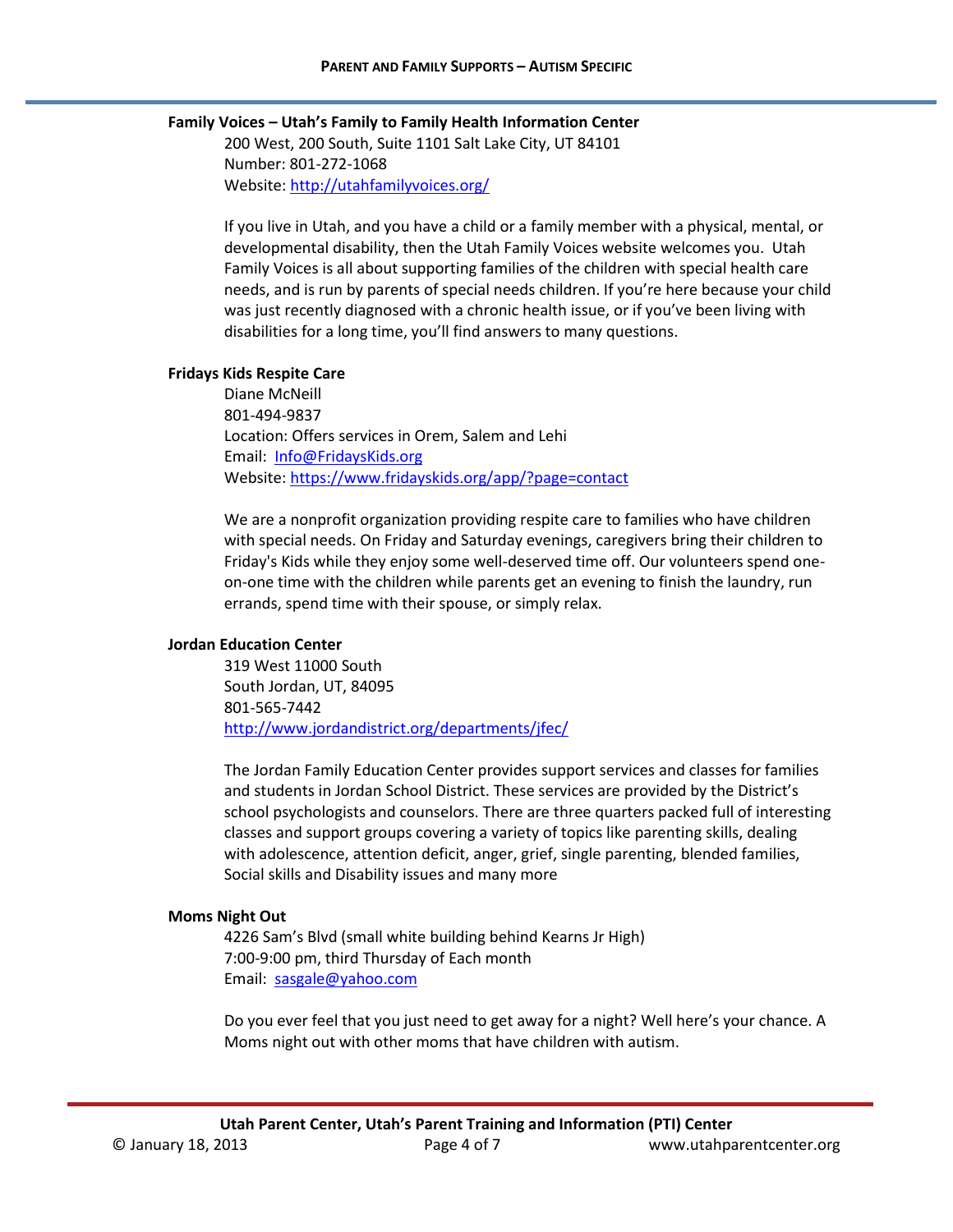#### **NAMI Utah**

1600 West 2200 S, Suite 202 West Valley City, UT, 84119 801-323-9900 Website[: http://www.namiut.org/find-local-support/free-education](http://www.namiut.org/find-local-support/free-education)

The NAMI Family-to-Family Education Program is a free, 12-week course for family caregivers of individuals with severe mental illnesses .The course is taught by trained family members. All instruction and course materials are free to class participants. Over 115,000 family members have graduated from this national program. In addition, this class has been translated into Spanish.

#### **Neurobehavior Home Program**

Address: 650 Komas Drive, Suite 200 Salt Lake City, UT 84108 Phone: 801-581-5515 Website: http://healthcare.utah.edu/home/parentProvider/index.html Contacts: Patricia Galbraith, LCSW and Stephanie O'Brien, M.S.

This is an free open group for parents of people with developmental disabilities and/or Autism spectrum disorders. Group facilitators are licensed therapists with a background in behavior modification. We meet on the first Friday of each month with the exception of January and July.

# **OPTIONS for Independence**

(435) 723-2171 Website[: www.optionsind.org](http://www.optionsind.org/)

OPTIONS for Independence is a non-residential Independent Living Center where people with disabilities can learn skills to gain more control and independence over their lives in Northern Utah. They also have support groups, youth groups, and trainings and activities.

# **Tooele Autism Group (TAG)**

(435) 882-6755 Or email Janell at jklocke5@msn.com.

A Parent Support Group organized to help parents of children with autism spectrum disorders in Tooele County. Includes children's activities, networking with other parents of children with Autism and facilitating social activities for older teens and adults with ASD.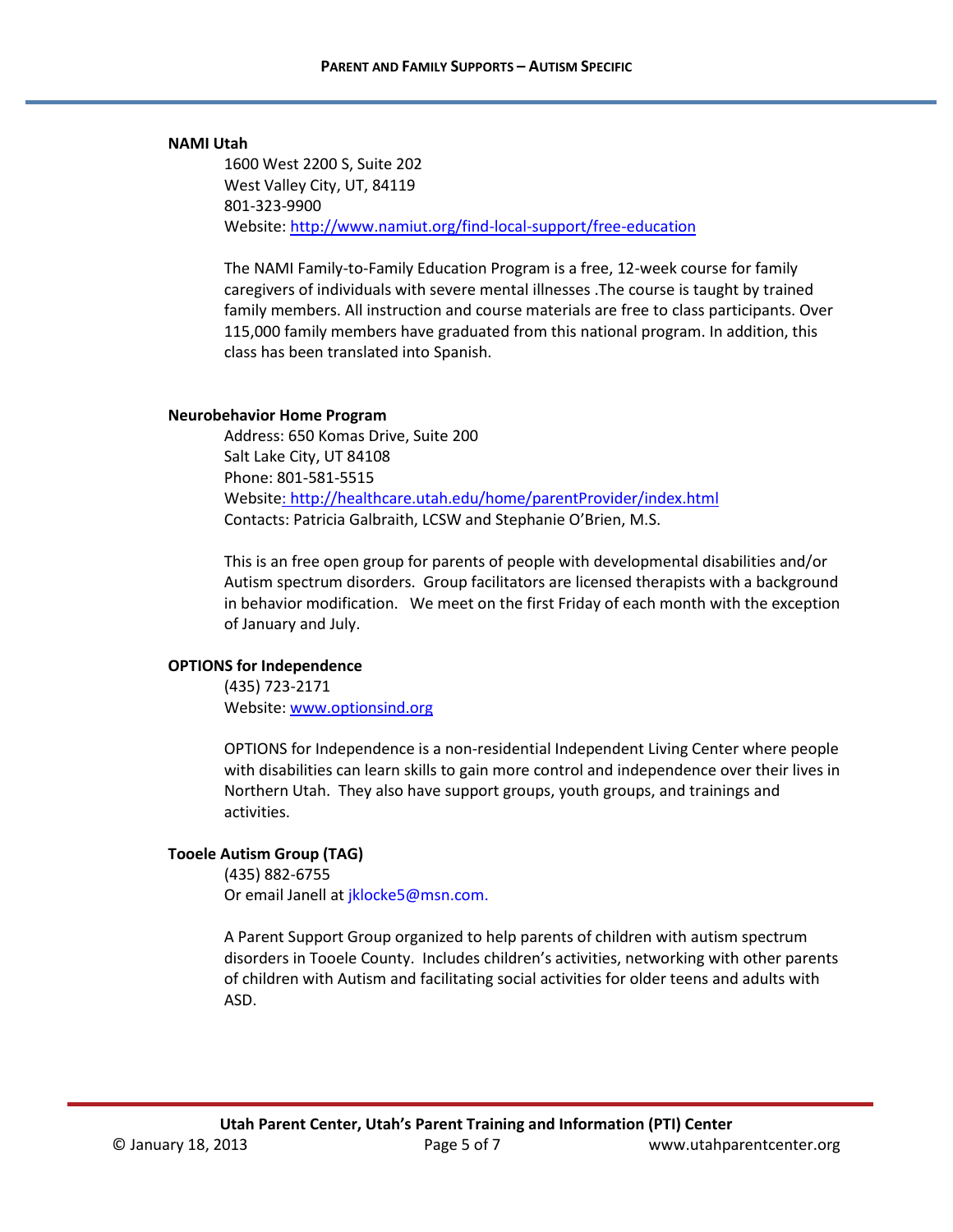# **Tri Connections, Inc.**

1921 North 1120 West (801) 343-3900 Provo, UT 84604 Website[: www.triconnections.com](http://www.triconnections.com/)

The maintenance and strengthening of the family unit is the objective of Family Support Services at Tri Connections. Supports are designed to help the family learn methods to manage and cope with the complexities and stress of supporting an individual with disabilities in their own home.

# **TURN Community Services**

850 South Main Street Salt Lake City, UT 84101 (866) 359-8876 Website[: http://www.turncommunityservices.org/index.html](http://www.turncommunityservices.org/index.html)

TURN supports people of all ages with disabilities who live in the community or in their family homes. They help each family develop a long-term plan based on the family's present needs and future goals. Through family support services, people with disabilities, their parents, siblings, and neighbors learn new approaches and strategies to foster independence. The kinds of supports offered are flexible and family-driven.

# **Utah Registry of Autism and Developmental Disabilities**

Phone: (801) 585-7576 Online: www.health.utah.gov/autism

Run by the State Health Department, the URADD website and brochures provide information about ASD and local resources.

# **Utah Youth Village**

5800 South Highland Drive SLC, Utah, 84121 801-272-9980 Website[: http://youthvillage.org/familiesfirst.php](http://youthvillage.org/familiesfirst.php)

Families First is an intensive in-home intervention designed to teach parents skills to change the behaviors of their troubled children. Please download the brochure by clicking above for an in-depth description, including research results. The children in the families we serve have a variety of emotional and behavioral problems.